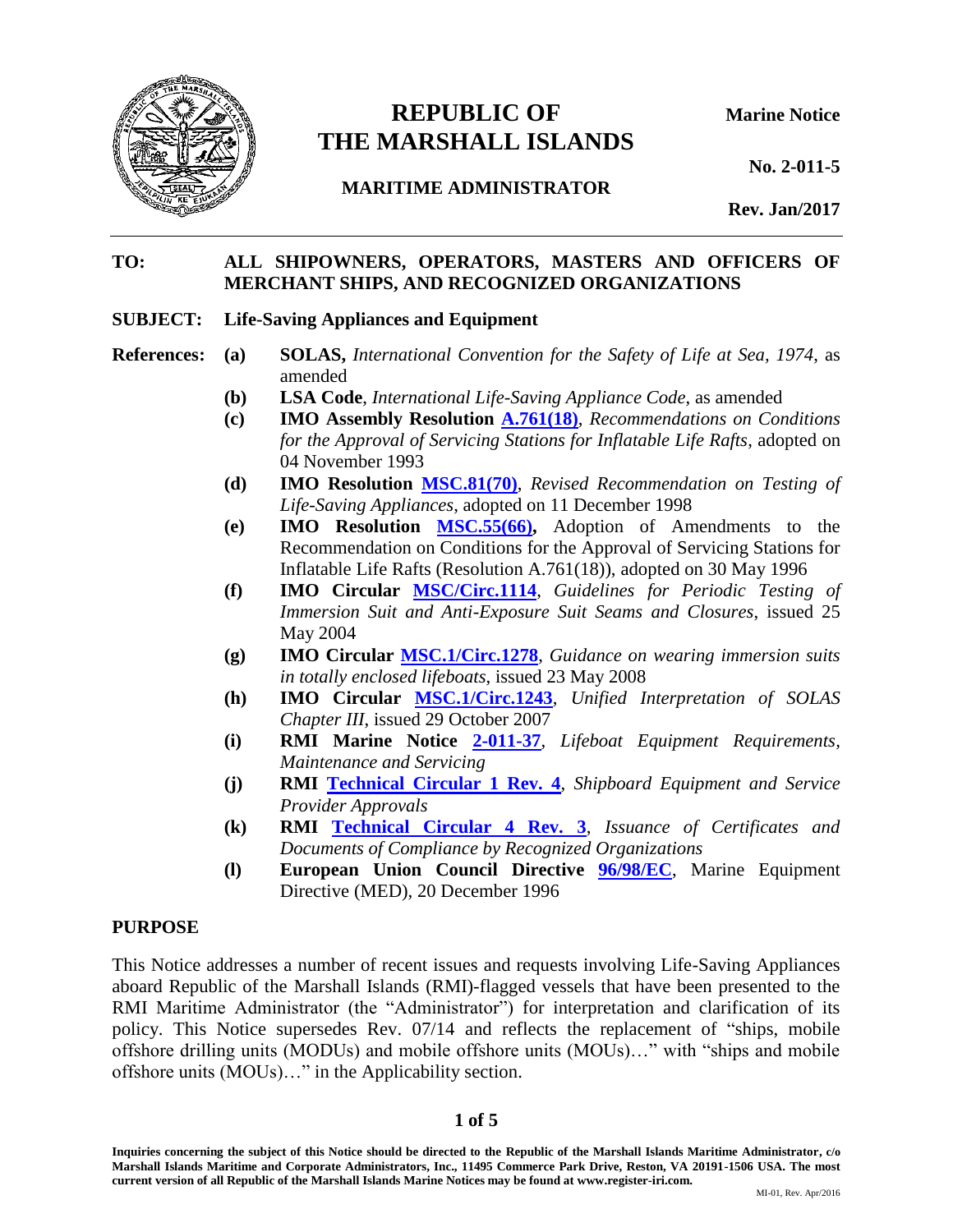# **APPLICABILITY**

This Notice applies to all ships and MOUs subject to the International Convention for the Safety of Life at Sea (SOLAS).

## **REQUIREMENTS**

## **1.0 Approval of Equipment**

- 1.1 The Administrator will accept equipment approvals granted by another State that is a Party to the SOLAS Convention, or a Recognized Organization (RO) on behalf of the Administrator or other Party to the SOLAS Convention; provided, the approvals are fully in accordance with Convention requirements. All newly installed lifesaving equipment must comply with SOLAS, the International Life-Saving Appliance (LSA) Code, and IMO Resolution [MSC.81\(70\).](http://www.register-iri.com/forms/upload/MSC_Resolution_81(70).pdf)
- 1.2 Existing equipment, which was manufactured, tested, and installed in accordance with previous SOLAS Convention requirements, may continue to be used as long as it remains in serviceable condition.
- 1.3 The Administrator will also accept equipment that has been approved under the European Union Marine Equipment Directive (MED) [96/98/EC.](http://eur-lex.europa.eu/legal-content/EN/TXT/PDF/?uri=CELEX:31996L0098&from=EN)
- 1.4 More specific guidance to ROs carrying out this function on behalf of the Administrator is provided in RMI [Technical Circular 1](http://www.register-iri.com/forms/upload/TechCirc-1-Rev-3.pdf) Rev. 4.

## **2.0 Approval of Service Providers**

- 2.1 The Administrator recognizes servicing facilities that are approved by a State which is Party to the SOLAS Convention or by an RO on behalf of the Administrator or other Party to the SOLAS Convention; provided the approvals are in compliance with International Maritime Organization (IMO) Assembly Resolution [A.761\(18\),](http://www.register-iri.com/forms/upload/A_18_Resolution_761.pdf) as amended by IMO Resolution [MSC.55\(66\).](http://www.register-iri.com/forms/upload/MSC_Resolution_55(66).pdf) This has become necessary because certain suppliers have not developed networks of service stations to support their products, something that owners should be taking into consideration in the selection of such closely regulated items such as these.
- 2.2 The Administrator does not, however, maintain an exhaustive list of every world-wide service station so recognized. As a result, the Administrator relies upon the local knowledge and the extensive network of RO offices. The RO station offices should know the suitability of such service stations in their area. The service station recommended by the RO will be acceptable to the Administrator.
- 2.3 With regard to the servicing and maintenance of lifeboats, launching appliances and onload release gear, refer to RMI Marine Notice [2-011-37.](http://www.register-iri.com/forms/upload/MN-2-011-37.pdf)
- 2.4 More specific guidance to ROs carrying out this function on behalf of the Administrator is provided in RMI Technical Circular 1 Rev. 4.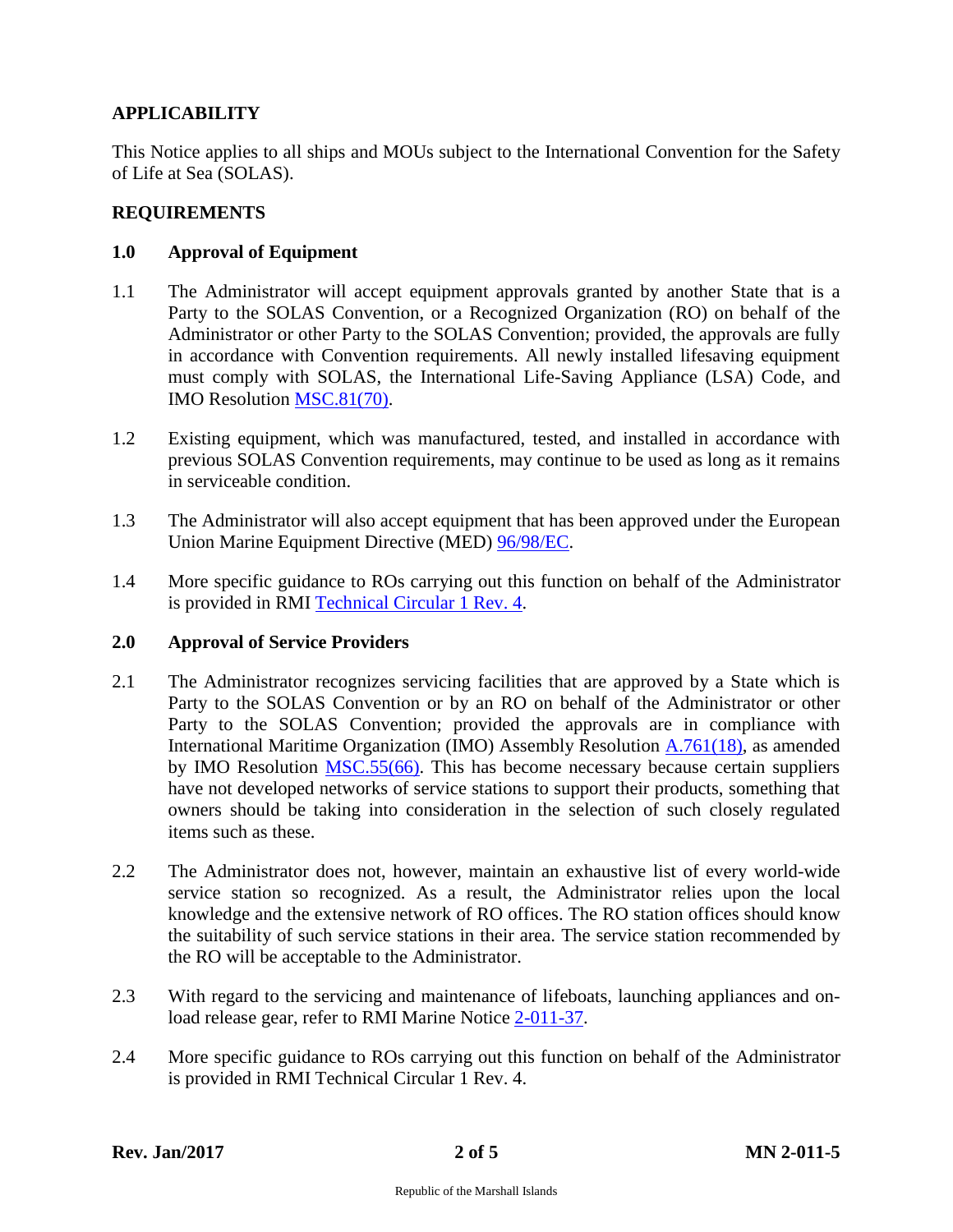# **3.0 Equipment Servicing**

- 3.1 The SOLAS Convention requires that inflatable life rafts, inflatable life jackets, marine evacuation systems, and inflated rescue boats be serviced at approved servicing facilities.
- 3.2 On vessels that have implemented the Harmonized System of Survey and Certification (HSSC) inspection scheme, the inflatable life rafts, any inflatable life jackets, and any installed evacuation systems must be examined and certification of last servicing verified during the annual, periodical, and renewal surveys stipulated in the 1988 SOLAS Protocol. On other vessels, this equipment is to be serviced just prior to, or during, the Cargo Ship Safety Equipment Certificate periodical and renewal surveys.
- 3.3 The RO surveyors must be satisfied that the servicing has been completed satisfactorily prior to endorsing or issuing the Cargo Ship Safety Equipment Certificate or HSSC Cargo Ship Safety Certificate. Attendance of the surveyor during the servicing of the life raft is not mandatory.
- 3.4 The Administrator recognizes that annual servicing of the large numbers of life rafts required for passenger ships under their unique voyage conditions may impose difficulties. The Administrator therefore endorses the servicing of life rafts in smaller more manageable groups throughout the certification year. Each life raft, however, must be serviced in a sequence that ensures that no life raft will exceed a 12-month servicing interval.
- 3.5 The servicing interval and procedures for inflated rescue boats must be in accordance with the manufacturer's requirements. The facility performing the servicing must comply with the requirements of §2.1 above.
- 3.6 The periodic testing of immersion suits shall be conducted according to IMO Circular [MSC/Circ.1114.](http://www.register-iri.com/forms/upload/MSC.1-Circ.1114.pdf) Suits less than 10 years old shall be tested at intervals not exceeding three (3) years; suits older than 10 years, or suits which have seams or closures that are in questionable condition may be required to be tested more frequently. Immersion suit air tests may be conducted on board ship if suitable equipment is available. Any necessary repairs should be conducted by an approved service provider in accordance with manufacturer's recommendations.

# **4.0 Life Rafts**

- 4.1 Life rafts provided in compliance with SOLAS Regulation III/31.1.4 may be stowed in protected positions provided they are readily available at all times. Particular care should be given to their accessibility when deck cargoes are carried. Consideration should also be given to facilitate launching.
- 4.2 As described in IMO Circular [MSC.1/Circ.1243,](http://www.register-iri.com/forms/upload/MSC.1-Circ.1243.pdf) remotely located survival craft such as the life rafts provided in compliance with SOLAS Regulation III/31.1.4 shall be provided with an embarkation ladder or other means of embarkation enabling descent to the water in a controlled manner as per SOLAS Regulation III/11.7. For this purpose, knotted ropes are not considered an acceptable means of embarkation.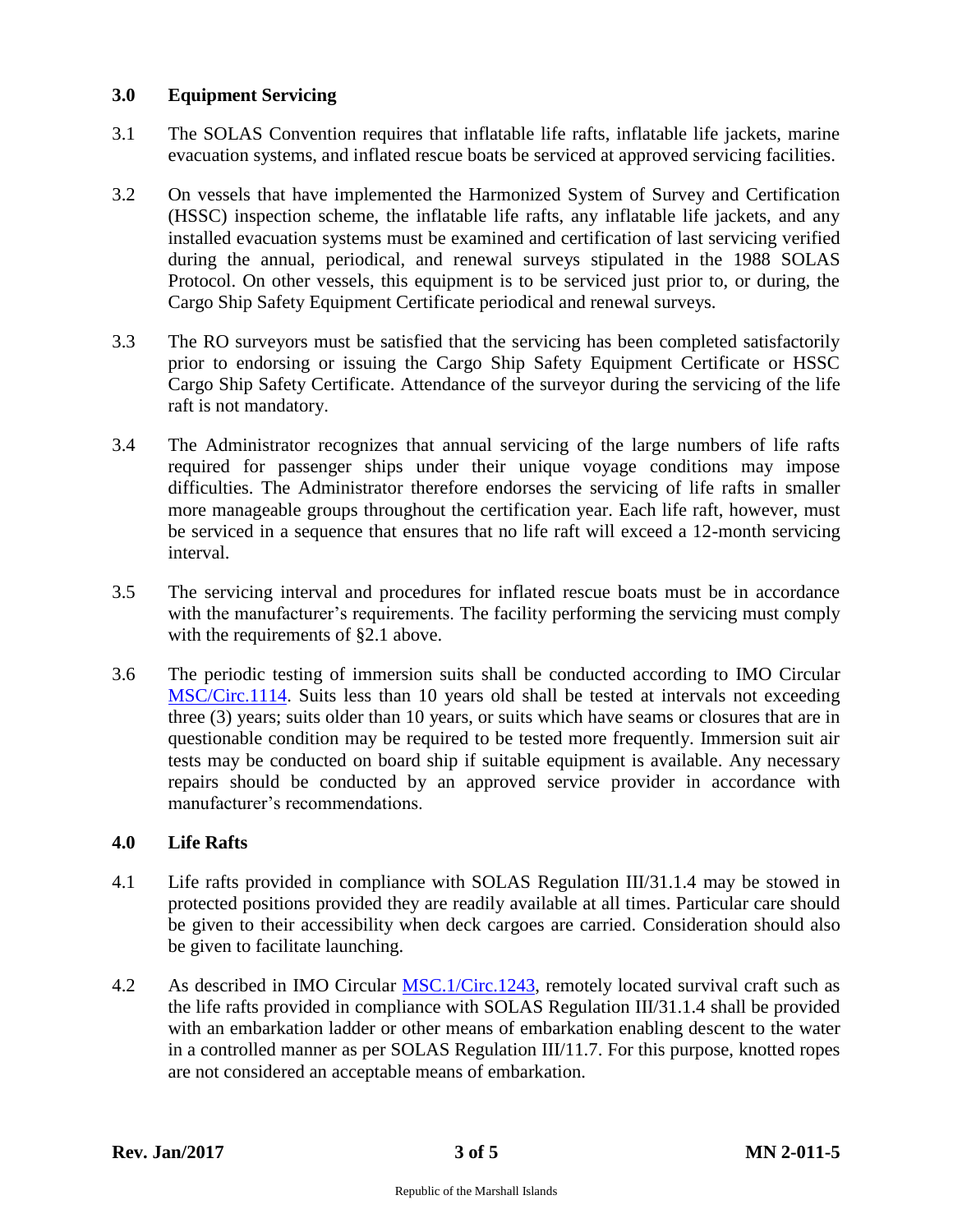4.3 On occasion, it may be necessary to temporarily carry persons on board in excess of the number currently authorized. When physically possible, the installed lifeboats should be recertified to provide the necessary capacity. If the existing lifeboats are already certified to their maximum capacity, the Administrator may allow, for legitimate verifiable reasons, the substitution of inflatable life raft capacity appropriately installed in accordance with regulatory requirements to augment the required lifeboat complement as a temporary measure of equivalency. These temporary measures will be limited to the minimum period of time required for the additional persons to be on board and, in general, will not exceed two (2) months. This accommodation will only be allowed with the specific approval of the Administrator.

## **5.0 Immersion Suits and Thermal Protective Aids**

- 5.1 Immersion suits shall comply with §2.3 of the LSA Code.
- 5.2 An immersion suit shall be provided for every person on board the ship, unless expressly provided otherwise under SOLAS. Immersion suits and thermal protective aids are to be assigned by the Master. It is recommended that they should be kept in staterooms along with life jackets.
- 5.3 Additional immersion suits as required under SOLAS III/32.3.3 shall be provided for each person on watch or at any normal work location that is remote from where immersion suits are normally stowed. For the purposes of this paragraph, a normal work location is a location where a crewmember regularly carries out normal work functions. Examples may include but are not limited to: control rooms, machine/work shops, galleys, offices, and remote lookout positions. Such a work location would be considered remote if it is not in the direct vicinity of the primary survival craft and/or normal stowage position of the individually assigned immersion suits, and could not reasonably be retrieved in the event of an emergency. At a minimum, additional suits shall be provided to the navigation bridge and the engine control room for all watch standers at those locations.
- 5.4 An immersion suit of appropriate size shall be provided for every person assigned to crew the rescue boat or assigned to the marine evacuation system party in accordance with SOLAS Regulation III/7.3. The immersion suits provided under this requirement may be used to comply with §5.2 above.
- 5.5 A minimum of two (2) immersion suits and two (2) lifejackets must be provided at locations where remotely located survival craft are stowed in accordance with SOLAS Regulation III/31.1.4 and as detailed in IMO Circular [MSC.1/Circ.1243.](http://www.register-iri.com/forms/upload/MSC.1-Circ.1243.pdf)
- 5.6 SOLAS contains provisions for exempting vessels, other than bulk carriers, as defined in Regulation  $IX/1$ , that are constantly engaged on voyages in warm climates from the requirement to carry immersion suits and/or thermal protective aids. The Administrator considers voyages in warm climates to be those within the zone between 30º North and 30º South latitudes. The thermal protective aids required by LSA Code §4.1.5.1.24, §4.4.8.31, and §5.1.2.2.13, however, are an integral part of survival craft and rescue boat equipment which must be provided regardless of vessel route. Procedures for granting the exemption are found in RMI [Technical Circular 4 Rev. 3.](http://www.register-iri.com/forms/upload/TechCirc-4-Rev-3.pdf)